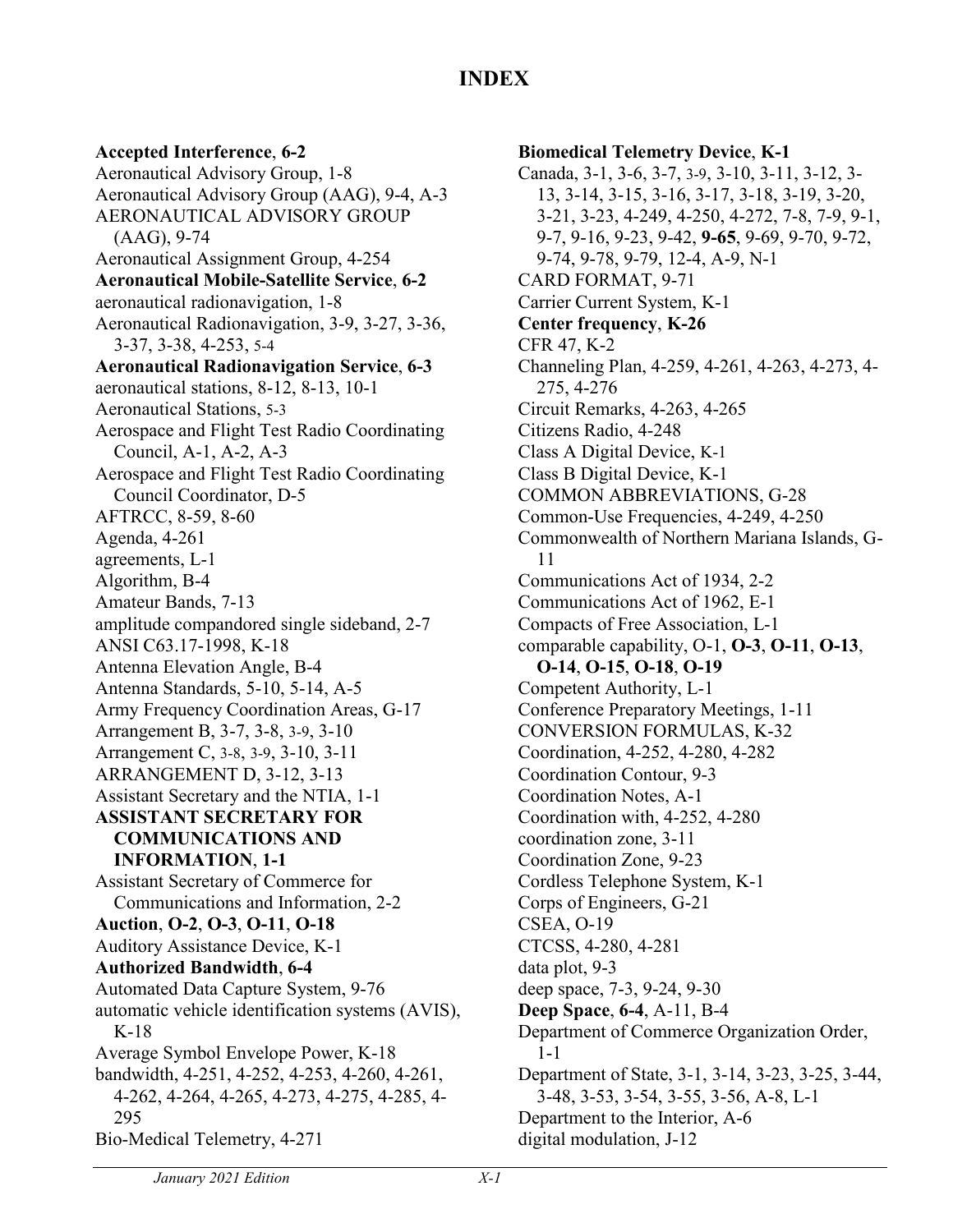Digital Modulation, K-18, M-2 Direct Sequence Systems, K-2 Docket Number, *9-76* double sideband, J-2 Earth Stations, 5-5, 5-6, 7-1, B-4 Effective Antenna Height, 3-17, 3-18 effective radiated power, 3-29, 3-45, 3-49 Effective Radiated Power, 4-271, 4-275 EIRP, 3-35, 3-51, 3-52, 3-55, 3-56, B-4, B-5, B-6, K-17, K-20, **K-26**, K-27, K-28, K-29, K-30, K-32, K-33 EIRP Limitations, B-4 Electronic Warfare/Electronic Counter-Measures, 10-3 EMC ANALYSIS, 10-6 EMC testing, 10-5, 10-10 EMERGENCY COMMUNICATIONS, 12-1 Emergency Readiness Plan, 1-12 emission, 10-2, 10-9, 10-10, 10-11, 10-12, 10- 15, 10-16 Emission Bandwidth, K-18 **Emission Designator**, **9-17** EMISSION DESIGNATORS, 6-29 Emission Limits, K-3 emission mask, J-10 Emission Notes, A-3 EMISSIONS, 5-2 EPIRB, 5-3, 12-3 ERP, 4-249, 4-250, 4-271 Executive Order 12569, L-1 Executive Secretary, 1-6, 1-7, **1-13**, **1-15** EXPERIMENTAL STATIONS, 6-29, 7-6 **Expiration Date**, **9-68** FAS, 3-59, 4-251, 4-254, 4-260, 4-261, 4-263, 4-264, 4-265, 4-276, 4-280 FAS AGENDA, 9-4, 9-76 FAS Secretary, 4-263, 4-265, 9-3, 9-4, 9-5, *9-46*, **9-54** FAS Votes, 9-76 FCC 47 CFR, M-1 FCC CFR 47 PART 15, K-33 FCC FIELD OPERATIONS BUREAU, 7-16 FCC Licensing Requirements, 2-7 Federal Aviation Administration, 1-5, **1-8**, **1-10**, 1-12, 1-13 Federal Communications Commission, 1-2, 1-3, 1-6, **1-8**, 1-13, 2-2, 2-3, 3-1, 3-6, 3-13, 3-28, 3-29, 3-30, 3-35, 3-37, 3-41, 3-42, 3-55, 3-60 Federal Register, 11-3 Federated States of Micronesia, 8-40 FEDERATED STATES OF MICRONESIA, G-

11 Federated States of Micronesia (FSM), L-1 FEMA Regions, G-26 Field disturbance sensors, K-24 field level coordination, 8-59 Field Level Coordination, D-4 fixed, 4-249, 4-250, 4-252, 4-253, 4-271, 4-272, 4-273, 4-275, 4-283, 4-284, 4-285, 4-290, 4- 293, 4-294 Fixed Security Surveillance Systems, 4-249 Fixed Service, 4-273, 4-275, **6-6**, B-1, M-2 Fixed Services, 5-11 Fixed Station, 5-5, **6-6** FM, 4-280, 4-281, 5-4, 5-5 Footnotes, 4-147 Fractional bandwidth, 9-18, **K-26** Freedom of Information Act (FOIA), 9-68, 11-2 Freely Associated States, L-1, L-2 Frequency Assignment Application, 9-4 Frequency Assignment Branch, 4-293 Frequency Assignment Lists, 7-16 Frequency Assignment Review Procedure, F-1 **Frequency Assignment Subcommittee**, **1-7**, 4- 251, 4-280, 4-290 frequency assignments, 10-3, 10-4, 10-5, 10-7, 10-13 frequency authorization, 9-2, **9-53**, **9-54** Frequency Diversity, *9-70* Frequency Hopping, 5-34 Frequency Hopping Systems, K-2 FX, 4-271 GEOGRAPHICAL ABBREVIATIONS, G-11 GMF, 4-280 Government Master File, 2-7, 3-59, 4-280, 4- 290, 7-1, 7-3, 7-4, 8-3, 8-5, 8-40, **9-68**, 9-73, A-6, A-8, A-12 **Ground penetrating radar (GPR) system**, **K-26** Group, 4-280 Group Assignment, 9-7 GSA Regions, G-18, G-27 **Hand held**, **K-26** harmful interference, 9-3, 9-6, 9-13, 9-42, **9-65**, 9-72, 9-78 High Frequency Imaging Systems, K-28 Hop Set, K-2 Hydrologic and Meteorological Operations, 4- 251 Hydrologic Channels, 4-251 hydrologic operations, 4-251, 4-252 Hydrology Subcommittee, 4-251, 4-252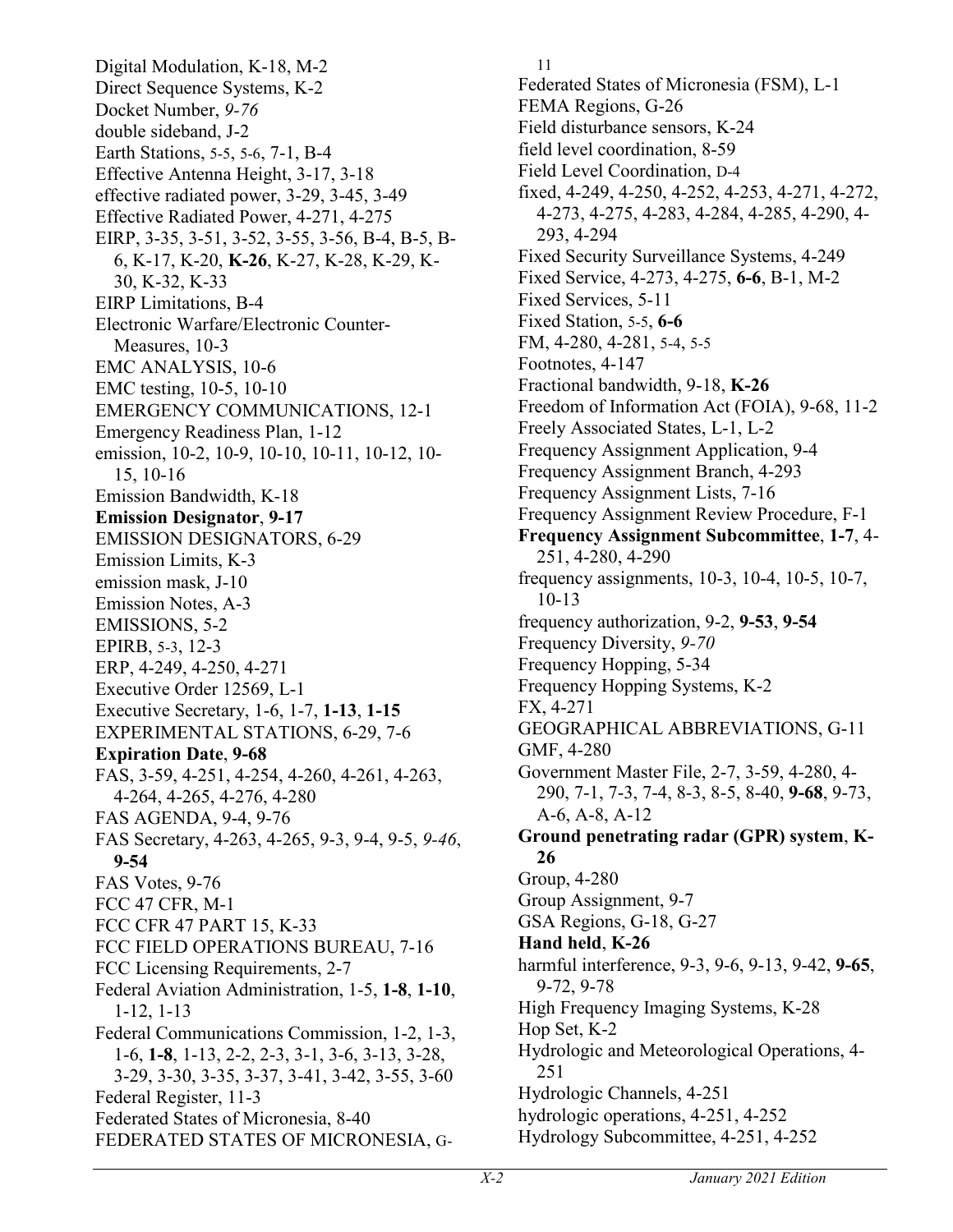ICAO, 4-253 **Imaging system**, **K-26** Incident Response Operations, 4-280 Incidental Radiators, K-2 Indoor UWB Systems, K-28 INMARSAT, 3-23, A-11, E-1, E-2 Intentional Radiator, K-2 INTENTIONAL RADIATORS, K-6 Interagency Law Enforcement, 4-280 Interdepartment Radio Advisory Committee, 4- 280 INTERDEPARTMENT RADIO ADVISORY COMMITTEE, 1-5 interference, 3-5, 3-6, 3-9, 3-10, 3-11, 3-12, 3-14, 3-15, 3-17, 3-22, 3-23, 3-29, 3-30, 3-35, 3-37, 3-38, 3-41, 3-45, 3-48, 3-49, 3-50, 3-54, 3-56, 3-59, 3-60, 3-61, 3-62, 3-63, 7-2, 7-3, 7-4, 7- 5, 7-6, 7-8, 7-9, 7-11, 7-12, 7-13, 7-14, 7-15, 7-16, 7-17, 7-18, 7-19, 7-20, 8-2, 8-3, 8-5, 8- 6, 8-8, 8-11, 8-13, 8-21, 8-22, 8-24, 8-27, 8- 28, 8-29, 8-30, 8-33, 8-35, 8-38, 8-39, 8-40, 8-42, 8-43, 8-57, 8-58, 8-59, 8-60, 8-61, 8-62, 8-63, 8-64, 8-65, 8-66, 8-67, 8-68, 8-69, 8-70, 8-71, 10-1, 10-4, 10-6, 10-8, 10-9, 10-14, 10- 15, 12-1, 12-5, 12-6, I-1, I-2, I-14 Interference Resolution, 3-59 International, 4-147, 4-261 INTERNATIONAL AGREEMENTS, 3-23 International Civil Aviation Organization, 2-3 International Civil Aviation Organization (ICAO), E-2 International Footnotes, 4-147 International Special Committee on Radio Interference (CISPR), K-3 International Telecommunication Convention, 3- 24 **International Telecommunication Regulation**, **2-3** International Telecommunication Union, 1-11, **2-3**, 4-261 Ionosphere Sounders, 2-6, 8-10 IRAC, 1-3, 1-4, 1-5, 1-6, 1-7, **1-8**, 1-9, **1-10**, 1- 11, **1-12**, **1-13**, **1-14**, **1-15**, 3-59, 4-280, 4-282 IRAC Document 28874, 3-23 IRAC Document 3867/2, 8-39 IRAC Documents 18380 and 25934, 8-17 ITU Radio Regulation, 2-6, 3-4, 4-275, B-5 ITU-R IS.847, IS.848, and IS.849, 8-43 ITU-R M.1173, 8-16 ITU-R Report 393 (1990), B-1 ITU-R SF.765, 8-22

Joint Tactical Information Distribution System/Multifunctional Information Distribution System, 4-282 Joint Telecommunication Board" (JTB), L-1 JTB, L-1, L-2 JTIDS TDMA, 4-282 JTIDS/MIDS, 4-282, 4-283, **9-60** JTIDS/MIDS TDMA, 4-282, 4-283 JTIDS/MIDS TDMA Waveform, 4-282, 4-283 Kwajalein Atoll, L-2 Land Earth Station Operator (LESO), E-1 LAW ENFORCEMENT PLANS, 4-280 Limitation Notes, A-4 Local-Area, 4-250 Low Frequency Imaging Systems, K-26 Major Modification, 10-2 Major System or Subsystem, 10-2 major terrestrial system, 10-3 Maritime Mobile, 4-249, 4-250, 4-275, 5-3 Maritime Mobile Service, 4-249, 4-250, 4-275, **6-8 Maritime Mobile-Satellite Service**, **6-8 Maritime Mobile-Satellite Space Station**, **6-8** MARITIME SERVICE IDENTITIES, 6-31 Mars Regions, G-27 Master List of Aeronautical Stations, 3-38 Measurement Methods, M-1 measurement procedures, M-1 **Medical imaging system**, **K-26** Medical Radiocommunication, 4-271 meteorological aids, 9-2 **Meteorological Aids Service**, **6-9** Mexican, 3-24, 3-25, 3-28, 3-29, 3-30, 3-34, 3- 35, 3-36, 3-37, 3-38, 3-39, 3-40, 3-41, 3-42, 3-44, 3-45, 3-47, 3-48, 3-49, 3-54, 3-55, 3-56, 3-59, 3-60, 3-63, 9-16, **9-65**, 9-76, 9-78 Mexico, N-1 Mid-Frequency Imaging Systems, K-27 Military Advisory Group, 1-8 MILITARY ADVISORY GROUP (MAG), 9-74 Military Assignment Group (MAG), 9-4 military test ranges, 5-15, 7-14 Minute Notes, 9-78, A-5 Mobile, 4-249, 4-253, 4-262, 4-264, 4-271, 4- 272, 4-276, 4-281, 5-3, 5-4, 5-5 Narrowband Hydrologic Operations, 4-252 Narrowband Operations, 4-259, 4-261, 4-263 National Airspace System, 4-253, 4-254 National Defense Authorization Act, 2-7, 2-8, 2- 7 National Radio Quiet Zone, 8-39, 8-41, 9-1, A-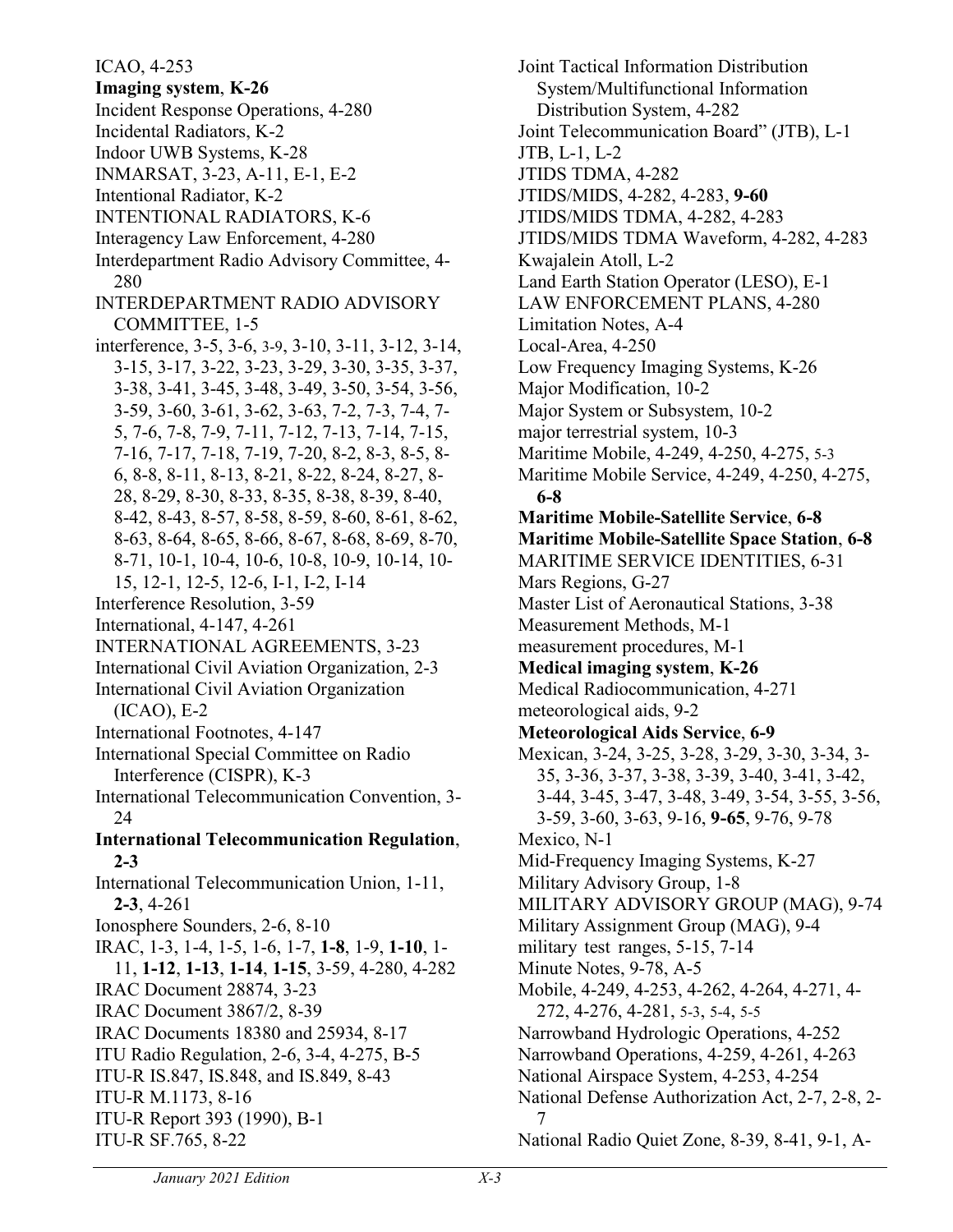2, A-9 NBFM, 2-7 necessary bandwidth, 5-1, 5-2, 5-7, 5-10, 5-11, 5- 16, 5-17, 5-19, 5-20, 5-21, 5-49, 5-50 Necessary bandwidth, 9-18 **Necessary Bandwidth**, **6-9** New, 4-252 NOAA, 4-261, 4-262 Non License Devices, 10-3 NTIA, 2-7, 3-45, 4-250, 4-261, 4-263, 4-264, 4- 275, 4-280, 4-282, 4-285, 4-293, 4-294 **Occupied Bandwidth**, **5-1** Office of Science and Technology, 1-3 Office of Spectrum Management, 1-4 **Officers**, **1-7** OMB Circular A-11, 10-1 OR, 4-289 Organization, 4-261 output power, 4-249, 4-250, 4-251, 4-272, 4-273 P076, 4-264, 4-265 **Passive Sensor**, **6-10**, 9-24 **Peak Envelope Power**, **6-10** peak frequency deviation, J-2, J-3 Peak Power Spectral Density, K-18 Peak Transmit Power, K-18 Perimeter Protection System, K-2 Plenipotentiary Conference, 1-11, 3-2 point-to-multipoint, 4-275, 5-11 Point-to-Multipoint, 4-275, 4-276, 5-5 point-to-point, 5-11 Point-to-point, 4-275 Power, 4-248, 4-293, 5-24 power flux density (PFD), B-6 Powerline Carriers (PLC), K-9 Priority Notes, A-5 Private Contractors, 9-2 propagation loss, I-1, I-13, I-14 Public Safety, 2-1, 4-279 Pulse, 4-254 pulse repetition rate, 5-26, 5-36, 5-37, 5-45 Pulse Repetition Rate, *9-44* Radar, 5-5 Radar Spectrum Engineering Criteria, M-4 Radiated Emission Limits, K-10 **Radio Astronomy**, **6-11 Radio Astronomy Service**, **6-11 Radio Astronomy Station**, **6-11 Radio Conference Subcommittee**, **1-11** Radio Regulations Board, 1-11, 3-2 radio signaling, 4-248 Radiobeacon, 12-3

Radiocommunication Advisory Group, 1-11 Radiocommunication Bureau, 1-12, 3-4 Radiocommunication Bureau (BR) Circular Letters, 10-5 Radiocommunication Conference, 1-11 Radiocommunication Sector, 3-3 Radiolocation Plan, 4-250 **Receiver Antenna**, **9-48** relocation, O-1, O-2, **O-3**, **O-4**, **O-6**, **O-7**, **O-8**, **O-9**, **O-11**, **O-12**, **O-13**, **O-14**, **O-15**, **O-16**, **O-18**, **O-19**, O-21, O-23 remapping, 4-282 Renewal, 4-263 Republic of Palau, 8-40 Republic of Palau (ROP), L-1 Republic of the Marshall Islands, 8-40, L-1 Republic of the Marshall Islands (RMI), L-1 resolution bandwidth, M-1, M-2, M-3 restricted bands, K-7, K-9, K-15, K-16 RSEC, 5-26 RSEC B, M-4 RSEC C, M-4 RSEC Criteria, 5-36 RSEC Criteria A, 5-36 RSEC Criteria B, 5-39 RSEC Criteria C, 5-40 RSEC Criteria D, 5-43 RSEC D, M-4 RSEC E, M-4 RSEC-A, M-4 SAFETY OF LIFE, 12-2 Safety Service, 2-6 Secondary, 4-254 **Secretariat**, **1-13 Security Clearances**, **1-14** short-distance low-power radio communications, 4-248 Simplex, 4-281 Sounder Station, *9-70* **Space Research Service**, **6-14 Space Research Space Station**, **6-14** space station, B-6, B-7 Space Stations, 8-22 space systems, 10-4, 10-5, 10-7, 10-10 **Space Systems Subcommittee**, **1-12** Special Notes, A-6 Spectrum Certification, 4-282 Spectrum Pipeline Plan, O-20 **Spectrum Planning Subcommittee**, **1-9** Spectrum Relocation Fund, O-1, O-2 **Spread Spectrum**, **6-14**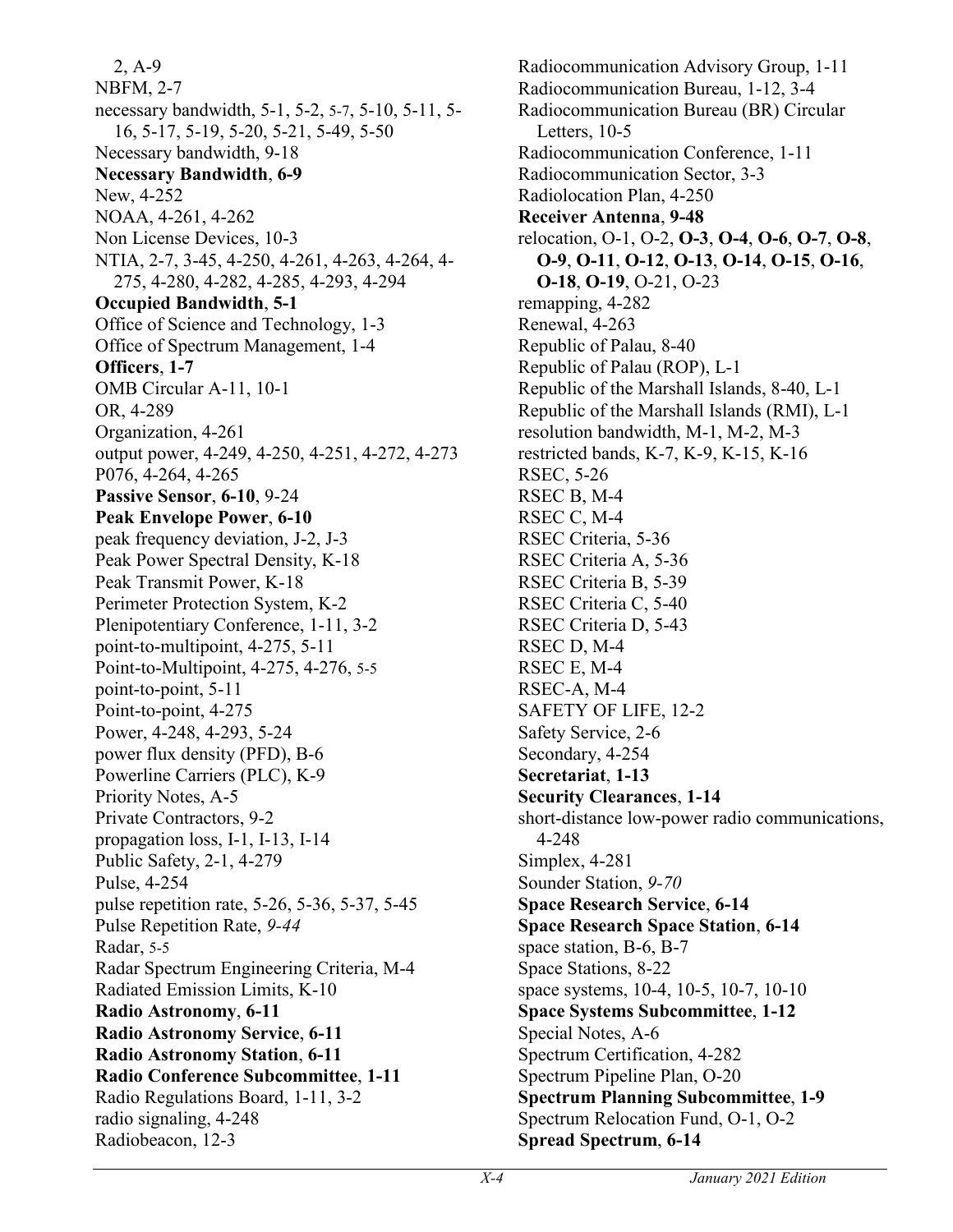spurious emissions, 5-29, 5-30, 5-31 Spurious Emissions, 2-5 SRF, O-1, **O-4**, **O-6**, **O-10**, **O-11**, **O-12**, **O-14**, **O-16**, **O-17**, **O-18**, **O-19**, O-20 SSB, 5-3, 5-4 Stage 1, Conceptual, 10-4 Stage 2, Experimental, 10-4 Stage 3, Developmental, 10-4 Stage 4, Operational, 10-4 Station, 4-249, 4-250, 4-252, 4-253, 4-271 station class, 4-271, 10-3 Station Class, 9-17 Structure of the Union, 3-2 SUBMISSION OF INFORMATION TO THE ITU, 3-4 Susceptibility to Interference, K-3 system review, 10-2, 10-5, 10-6, 10-7, 10-8, 10- 10, 10-12 Table of Frequency Allocations, 2-6, 2-7, 4-3, 4- 249, 4-253 TACAN, 4-253, 4-254 TACAN-DME, 4-253, 4-254 TACTICAL AND TRAINING, 7-9 Technical Panel, O-1, **O-3**, **O-4**, **O-6**, **O-8**, **O-9**, **O-12**, **O-13**, **O-14**, O-20, O-21, O-22, O-23 **Technical Subcommittee**, **1-10 Telecommunication Development and Regulation**, **2-3** Telecommunication Subsystem, 10-2

Telecommunication System, 10-1 Telemetering Plans, 4-252 Telemetry, 4-253 Temporary Assignment, 9-6 **The Emergency Planning Subcommittee**, **1-12 Through-wall imaging system**, **K-26** Time Division Multiple Access, 4-262, 4-264, 4- 282 TIS, 5-3 transition plan, O-2, **O-3**, **O-4**, **O-6**, **O-7**, **O-8**, **O-9**, **O-10**, **O-11**, **O-12**, **O-13**, **O-14**, **O-15**, **O-16**, **O-17**, **O-18**, **O-19**, O-22, O-23 **Transmitter Antenna**, **9-48** Transmitter Standards, 5-10 Trunked Land-Mobile Radio, 8-32 Trust Territory of the Pacific Islands, L-1 Types of Analysis, 10-7 **ULTRAWIDEBAND**, **K-26** Ultrawideband system, K-2 Undesirable Emission Limits, K-20 U-NII devices, K-19 Unintentional Radiator, K-2 Unlicensed National Information Infrastructure Devices, K-18 Voting Procedures, 9-78 waiver, 5-18, 5-22, 5-29 **Wall imaging system**, **K-26** Wideband Operations, 4-260, 4-261, 4-263 Wireless Microphones, 4-251